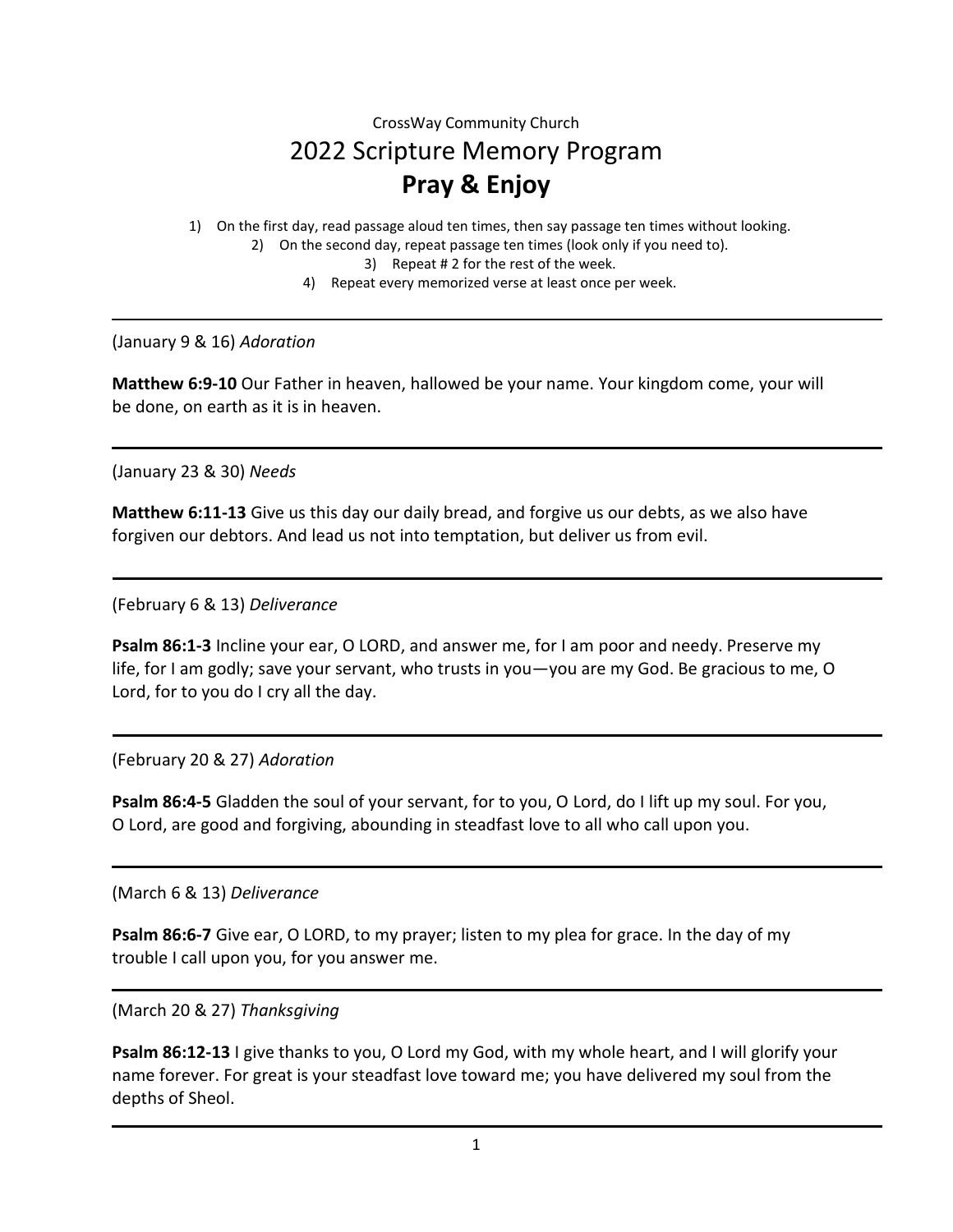(April 3 & 10) *Intercession*

**Ephesians 1:15-17** For this reason, because I have heard of your faith in the Lord Jesus and your love toward all the saints, I do not cease to give thanks for you, remembering you in my prayers, that the God of our Lord Jesus Christ, the Father of glory, may give you the Spirit of wisdom and of revelation in the knowledge of him

# (April 17 & 24) *Intercession*

**Ephesians 1:18-19** having the eyes of your hearts enlightened, that you may know what is the hope to which he has called you, what are the riches of his glorious inheritance in the saints, and what is the immeasurable greatness of his power toward us who believe, according to the working of his great might

(May 1 & 8) *Confession*

**Psalm 51:1-2** Have mercy on me, O God, according to your steadfast love; according to your abundant mercy blot out my transgressions. Wash me thoroughly from my iniquity, and cleanse me from my sin!

(May 15 & 22) *Confession*

**Psalm 51:3-4** For I know my transgressions, and my sin is ever before me. Against you, you only, have I sinned and done what is evil in your sight, so that you may be justified in your words and blameless in your judgment.

(May 29 & June 5) *Adoration*

**Romans 11:33** Oh, the depth of the riches and wisdom and knowledge of God! How unsearchable are his judgments and how inscrutable his ways!

(June 12 & 19) *Adoration*

**Romans 11:34-36** For who has known the mind of the Lord, or who has been his counselor? Or who has given a gift to him that he might be repaid? For from him and through him and to him are all things. To him be glory forever. Amen.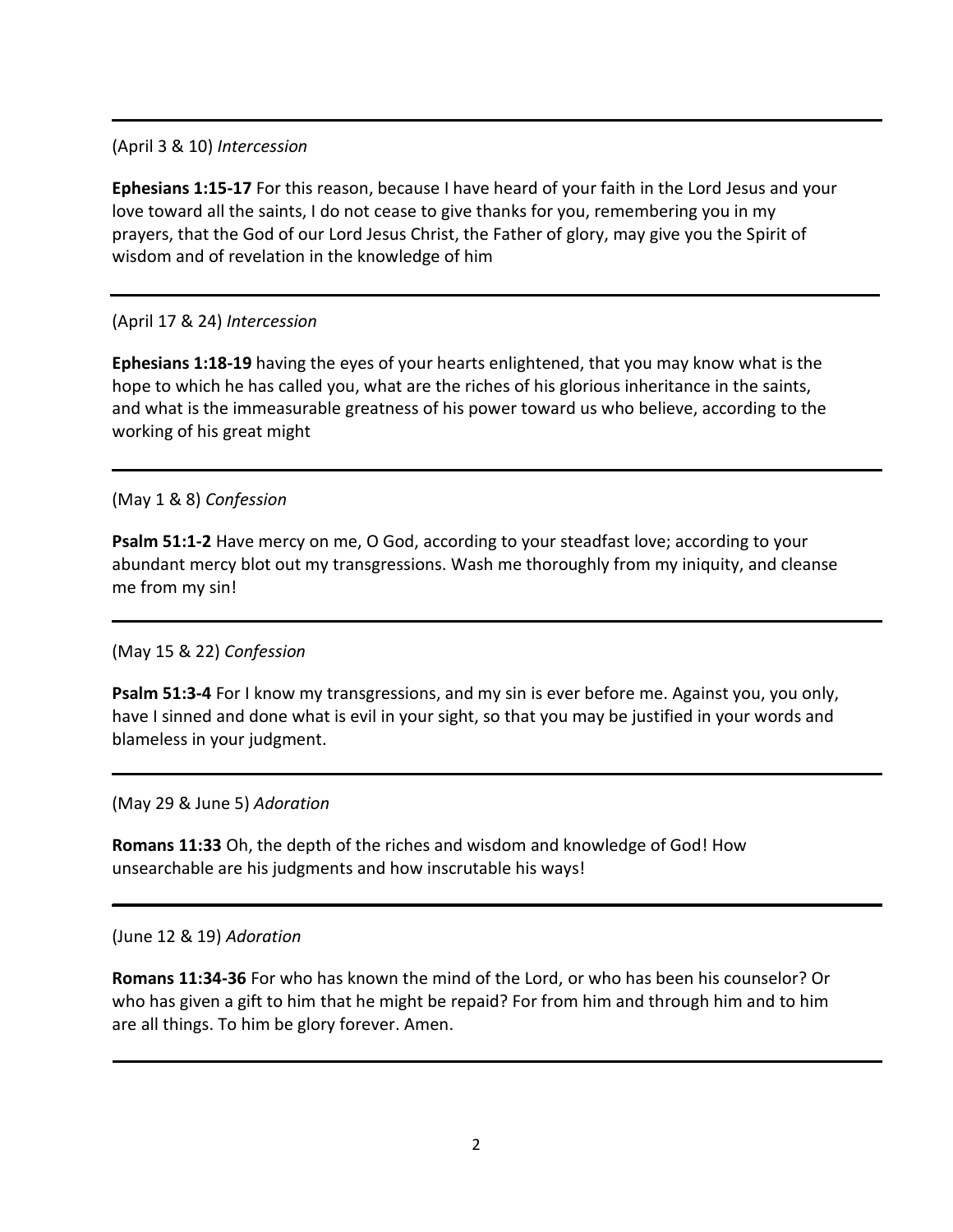(June 26 & July 3) *Lament*

**Habakkuk 3:17-18** Though the fig tree should not blossom, nor fruit be on the vines, the produce of the olive fail and the fields yield no food, the flock be cut off from the fold and there be no herd in the stalls, yet I will rejoice in the LORD; I will take joy in the God of my salvation.

## (July 10 & 17) *Lament*

**Psalm 90:14-15** Satisfy us in the morning with your steadfast love, that we may rejoice and be glad all our days. Make us glad for as many days as you have afflicted us, and for as many years as we have seen evil.

(July 24 & 31) *Deliverance*

**Psalm 90:16-17** Let your work be shown to your servants, and your glorious power to their children. Let the favor of the Lord our God be upon us, and establish the work of our hands upon us; yes, establish the work of our hands!

(August 7 & 14) *Intercession*

**Philippians 1:9-11** And it is my prayer that your love may abound more and more, with knowledge and all discernment, so that you may approve what is excellent, and so be pure and blameless for the day of Christ, filled with the fruit of righteousness that comes through Jesus Christ, to the glory and praise of God.

#### (August 21 & 28) *Submission*

**Psalm 139:23-24** Search me, O God, and know my heart! Try me and know my thoughts! And see if there be any grievous way in me, and lead me in the way everlasting!

#### (September 4 & 11) *Needs*

**Matthew 7:7-8** Ask, and it will be given to you; seek, and you will find; knock, and it will be opened to you. For everyone who asks receives, and the one who seeks finds, and to the one who knocks it will be opened.